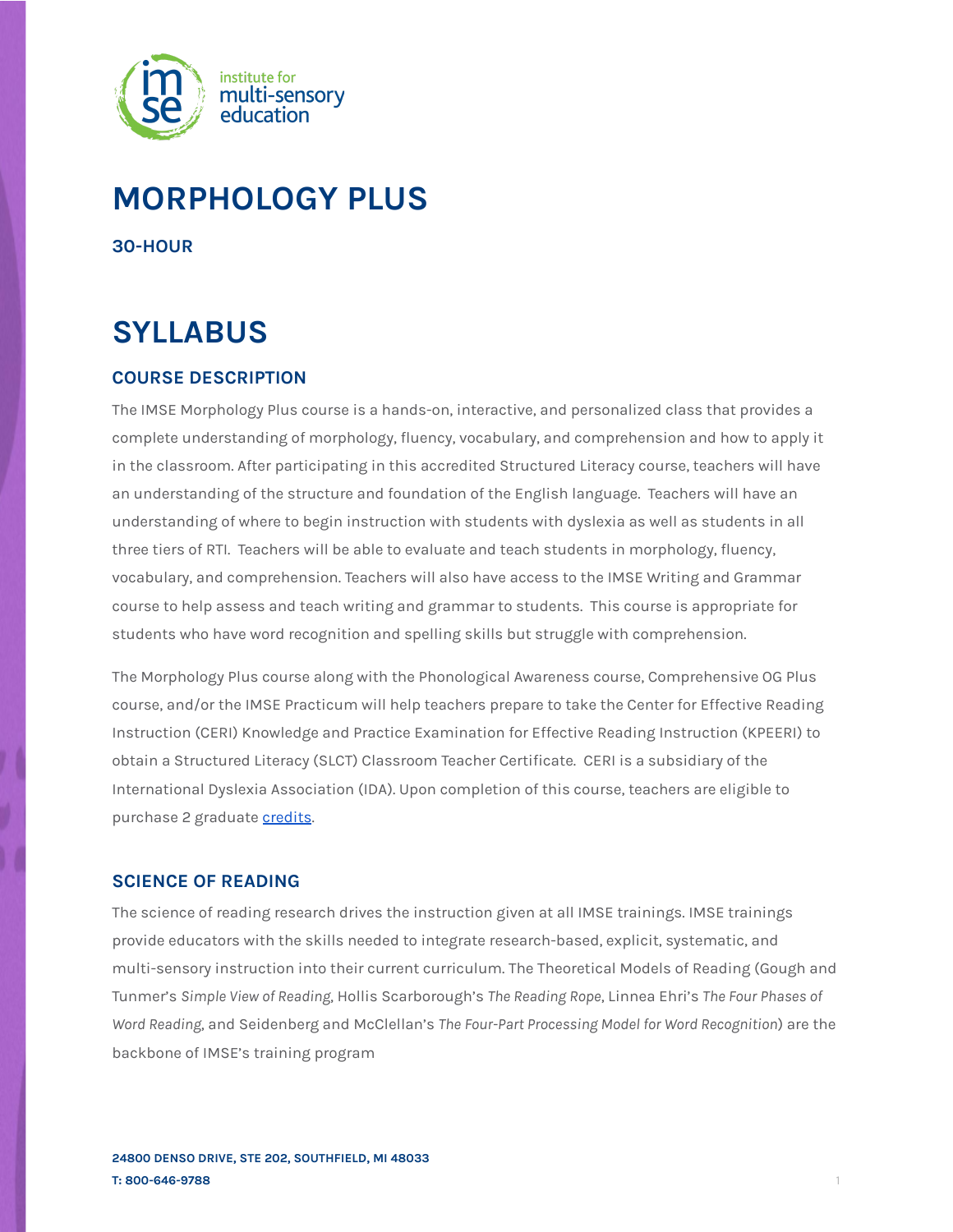## **COURSE IS FOR:**

General and special education teachers grades 3-5 as well as teachers whose students can read and spell but continue to struggle with language comprehension. This course can also be taken by any educator who wants to learn more about instruction in morphology, fluency, vocabulary, and comprehension. This course will include an asynchronous piece on writing and grammar.

## **MATERIALS / RESOURCES**

- *Morphology Plus Training Manual* by IMSE
- *Morphology Teacher's Guides (*3) by IMSE
- *Morphology Plus Student Passages* (3 PDFs) by IMSE
- *The Comprehension Blueprint* by Nancy Hennessey
- *Vocabulary Handbook* by Linda Diamond and Linda Gutlohn
- IMSE Morpheme Card Pack
- Morphology Plus Practice Packet
- Procedural Routine Flip Chart
- Dry-Erase Paddle Board
- *IMSE's Writing and Grammar Manual*, practice packet, and webinar

## **PARTICIPANT LEARNING OUTCOMES**

## **Upon completion of this course, the participant should be able to:**

- 1. Have a deeper understanding of the foundation and structure of the English language.
- 2. Gain knowledge about students with reading disabilities, including dyslexia.
- 3. Understand how EL students can utilize Greek/Latin bases to help learn English.
- 4. Administer the IMSE assessments and understand the components of writing an assessment report.
- 5. Implement structured literacy strategies for affixes, Greek and Latin bases, fluency, vocabulary, and comprehension.
- 6. Adapt and differentiate instruction based on assessment and student need.
- 7. Create structured weekly lesson plans.

## **COURSE SCHEDULE**

IMSE courses are available in both a live, face-to-face format and virtual format. The traditional schedule consists of five consecutive days from 8:00-3:30. However, alternate schedules are available in the live, virtual format. These schedules include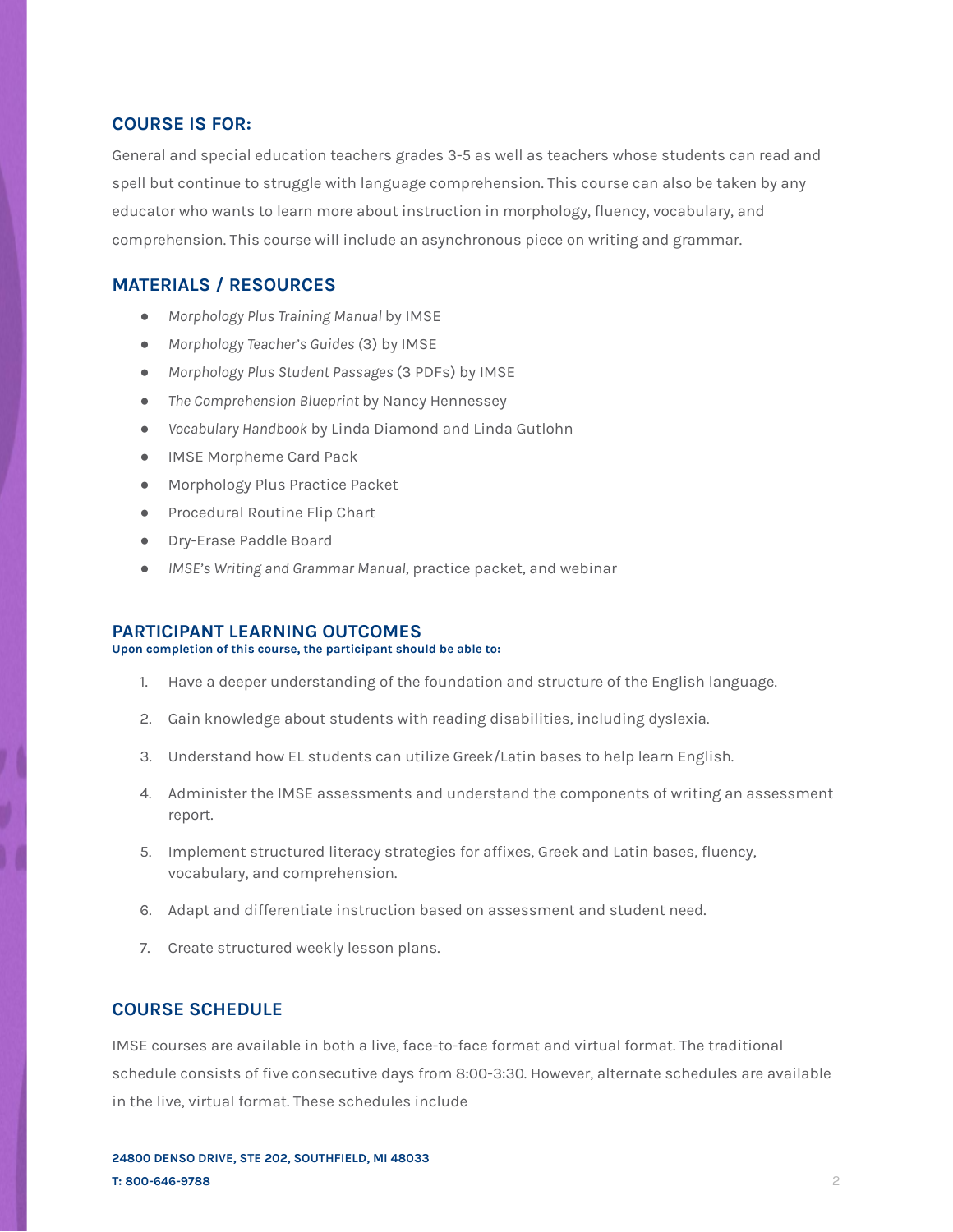- Morning or Afternoon Sessions (3-hours daily for two weeks)
- Evening Sessions (3-hours daily for two weeks)
- Weekend Sessions (8-hour sessions over two weekends [Saturday and Sunday])
- Semester-Style Sessions (2-hour sessions, once a week for 15 weeks)

All alternate formats include the same content as the traditional 5-day training, spread out over various days.

# **COURSE CALENDAR**

(KPS stands for IDA Knowledge and Practice Standard)

| <b>COURSE</b>                                                                                                                                                             | <b>DAY</b>     | <b>TOPIC</b>                                                                                                                                                                                                                                                                                                                                                   | <b>KPS-ALIGNED</b><br><b>ACCOUNTABLE</b><br><b>READING</b>                                                                                                                                                                                                                                                                                                                                                                                                      |
|---------------------------------------------------------------------------------------------------------------------------------------------------------------------------|----------------|----------------------------------------------------------------------------------------------------------------------------------------------------------------------------------------------------------------------------------------------------------------------------------------------------------------------------------------------------------------|-----------------------------------------------------------------------------------------------------------------------------------------------------------------------------------------------------------------------------------------------------------------------------------------------------------------------------------------------------------------------------------------------------------------------------------------------------------------|
| Morphology Plus<br>(30-Hour Course;<br>eligible for 2<br>graduate<br>credits.)<br>Participants who<br>finish the course<br>are eligible to<br>apply for the<br>practicum. | 1              | Ethical Standards, History of OG,<br>Science of Reading Research,<br>Structured Literacy, Structure of the<br>English language, MTSS, Dyslexia,<br>Students with Disabilities, English<br>Learners, Differentiation, Assistive<br>Technology, Guidelines for Lessons, The<br>History of the English Language, Three<br>Great Rules, Assessment of<br>morphemes | Jeup, J. (2022). IMSE's<br>Morphology Plus Training<br>Manual. Southfield, MI:<br>IMSE.<br>Kohler, J. (2022). IMSE's<br>Morphology Scope and<br>Sequence Teacher Manual.<br>Southfield, MI: IMSE.<br>Hennessy, Nancy L. (2021).<br>The reading<br>comprehension blueprint:<br>Helping students make<br>meaning from text. Paul H.<br>Brookes Publishing Co.<br>Diamond, Linda &<br>Gutlohn, Linda. (2006).<br>Vocabulary Handbook.<br>Brookes Publishing; CORE. |
|                                                                                                                                                                           | $\mathbf{2}$   | Anglo-Saxon, Three-Part Drill and<br>Teaching a New Concept with Affixes,<br>Planning and Implementation of<br>Lessons                                                                                                                                                                                                                                         |                                                                                                                                                                                                                                                                                                                                                                                                                                                                 |
|                                                                                                                                                                           | 3              | Latin and Greek, Planning and<br><b>Implementation of Lessons</b>                                                                                                                                                                                                                                                                                              |                                                                                                                                                                                                                                                                                                                                                                                                                                                                 |
|                                                                                                                                                                           | $\overline{4}$ | Fluency, Vocabulary                                                                                                                                                                                                                                                                                                                                            |                                                                                                                                                                                                                                                                                                                                                                                                                                                                 |
|                                                                                                                                                                           | 5              | Vocabulary; Comprehension;                                                                                                                                                                                                                                                                                                                                     |                                                                                                                                                                                                                                                                                                                                                                                                                                                                 |
|                                                                                                                                                                           | Independent    | Writing and Grammar                                                                                                                                                                                                                                                                                                                                            |                                                                                                                                                                                                                                                                                                                                                                                                                                                                 |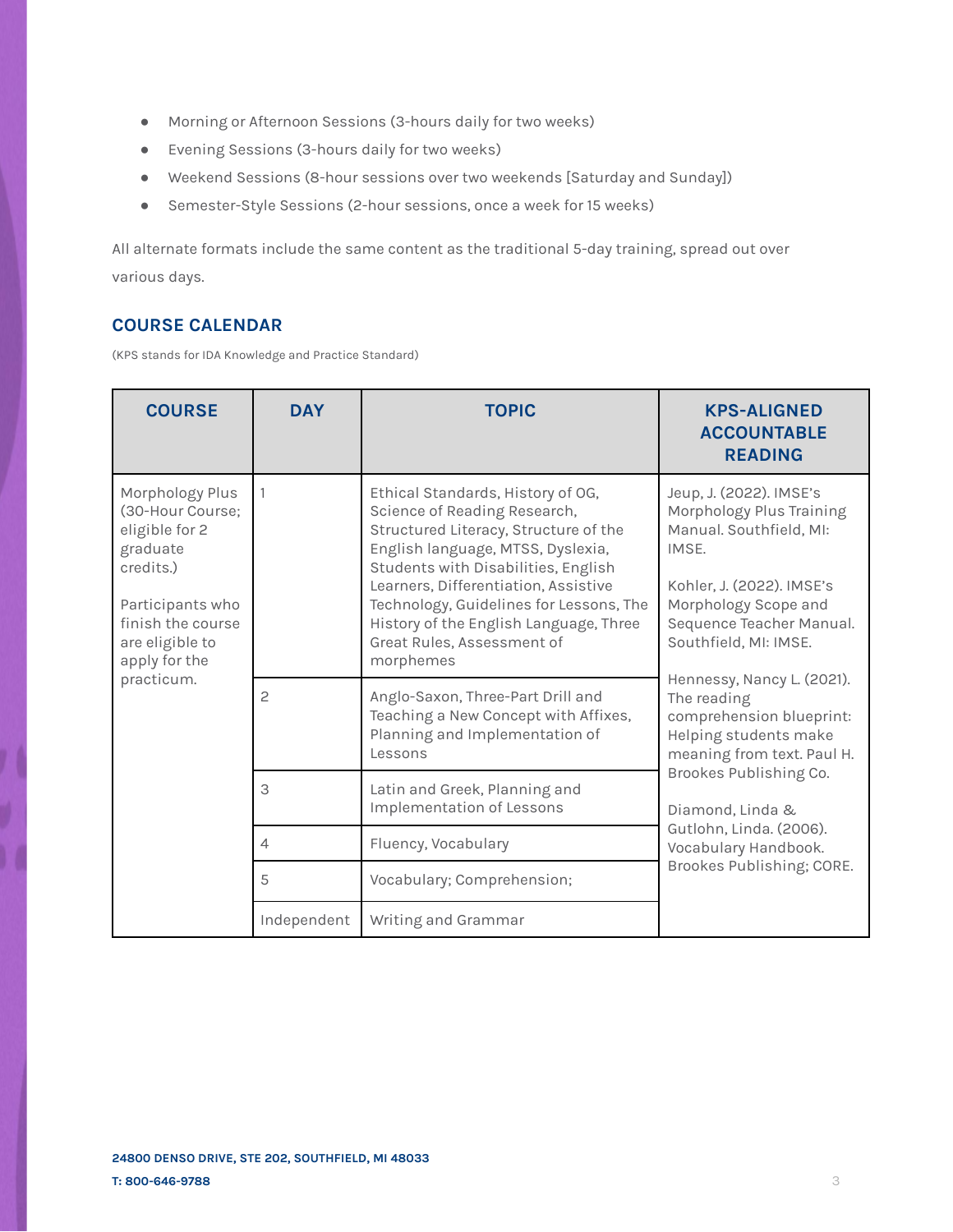# **REQUIRED ASSIGNMENTS**

In order to receive a passing grade, the participant must complete the following course requirements in addition to 30 hours of attendance and class participation:

| <b>DAY</b>     | <b>ASSIGNMENT</b>                                                                                                                                                                                                                | <b>KPS ALIGNMENT</b>   | % FINAL<br><b>GRADE</b> |
|----------------|----------------------------------------------------------------------------------------------------------------------------------------------------------------------------------------------------------------------------------|------------------------|-------------------------|
|                | Read IMSE's Intermediate Training<br>$\bullet$<br>Manual pgs. 1-104;<br>Read IMSE Affix Teacher's Guide;<br>Complete Day 1 Learning Outcome*                                                                                     | Standards 1, 2, 3, 5   | 20%                     |
| $\overline{c}$ | Read IMSE's Intermediate Training<br>$\bullet$<br>Manual pgs. 105-116;<br>Read IMSE Latin Teacher's Guide;<br>Complete Day 2 Learning Outcome*                                                                                   | 4A.1-4A.3<br>4C.1-4C.8 | 20%                     |
| 3              | Read IMSE's Greek Teacher's Guide;<br>Complete Day 3 Learning Outcome*                                                                                                                                                           | 4A, D, E, F            | 20%                     |
| 4              | Read IMSE's Intermediate Training<br>$\bullet$<br>Manual pgs. 117-132;<br>Read Vocabulary Handbook pgs. 1-73;<br>Complete Day 4 Learning Outcome*                                                                                | 4A, D, E, F            | 20%                     |
| 5              | Read IMSE's Intermediate Training<br>$\bullet$<br>Manual pgs. 133-162;<br>Read Vocabulary Handbook pgs.<br>$\bullet$<br>74-218<br>Comprehension Blueprint pgs. 16;<br>39-54, 89-114; 147-164<br>Complete Day 5 Learning Outcome* | 4A, D, E, F            | 15%                     |
|                | Asynchronous Writing and Grammar<br>Course<br>Read Writing and Grammar Manual                                                                                                                                                    | 4 A. 4G                | 5%                      |

## **\*Description of Daily Learning Outcomes: Day 1: Participants will:**

- Write down 2-3 facts about each layer of the English language.
- Explain the history of the English language.
- Create a morpheme assessment and administer it.

## **Day 2: Participants will:**

- Name the purpose, materials, teacher's role, and student's role for all of the components of the Three-Part Drill as well as the morpheme manipulation.
- Plan and Teach an affix lesson.